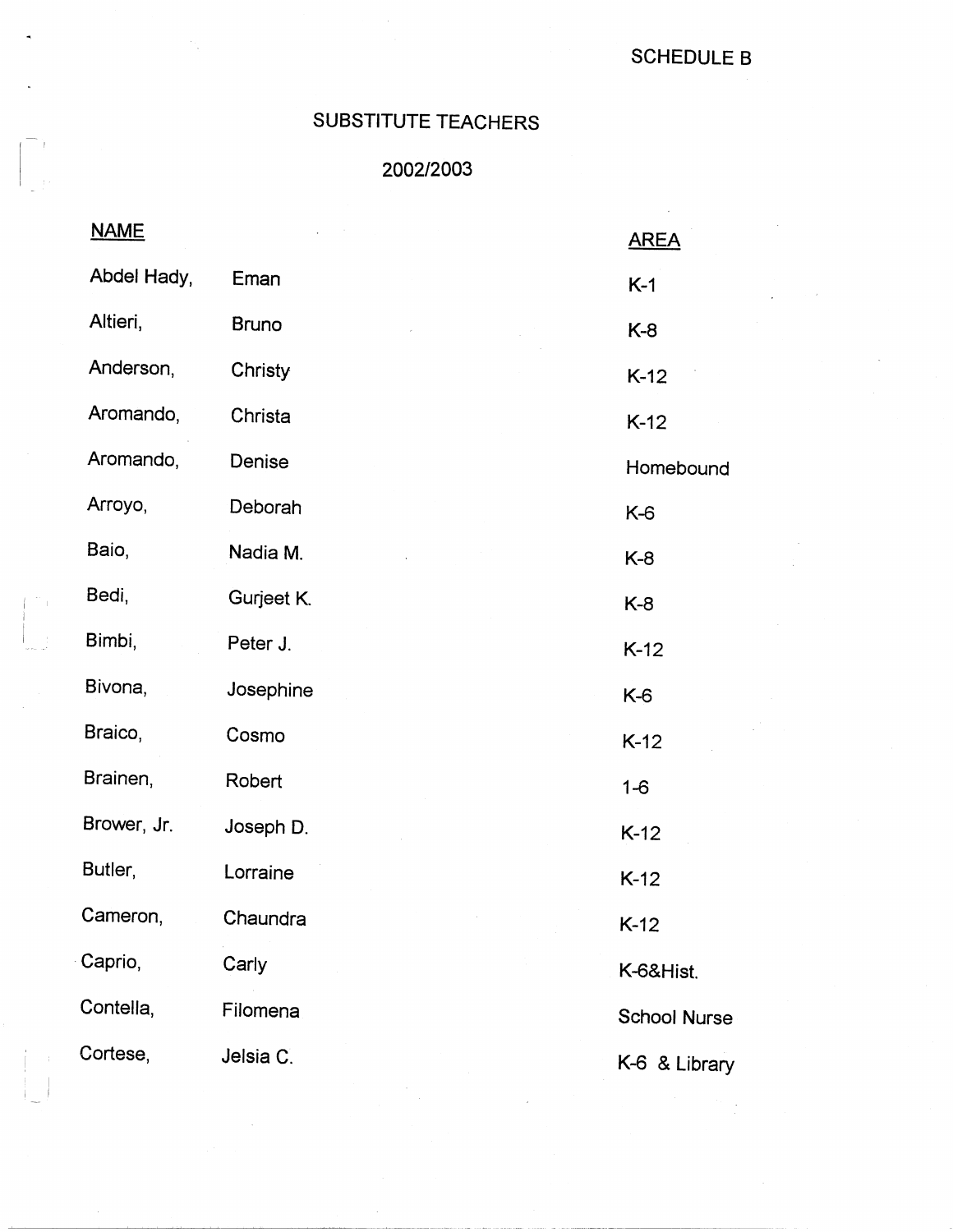| Cross,        | Martine       | $K-12$      |
|---------------|---------------|-------------|
| Cuttita,      | Catherine     | K-6         |
| D'Agostino,   | Carla         | $K-12$      |
| Darwish,      | Laila         | $K-12$      |
| Datzko,       | Karyn         | K-6         |
| DeFilippis,   | Danielle      | $K-12$      |
| DeFilippis,   | Jacquelyn     | $K-12$      |
| DeFilippis,   | Lauren        | $K-12$      |
| Delano,       | Christa       | $K-12$      |
| DeMaio,       | Frank         | $K-12$      |
| DiCristo, Jr. | Daniel B.     | $K-12$      |
| DiCristo,     | Shanna        | $K-12$      |
| DiFiore,      | Mary Beth     | $K-12$      |
| DiGiacomo,    | Dana          | K-6         |
| Downes,       | Ruth          | $K-3$       |
| Dudley,       | John          | $K-12$      |
| D'Urso,       | Marisa        | K-12 & Eng. |
| Fenton,       | <b>Steven</b> | $K-12$      |
| Fisher,       | Sandra        | K-6         |
| Fox,          | Timothy       | $K-12$      |
| Frannicola,   | Robert        | $K-12$      |
| Frasca,       | Dana          | $K-12$      |
| Furman,       | Edward        | $K-12$      |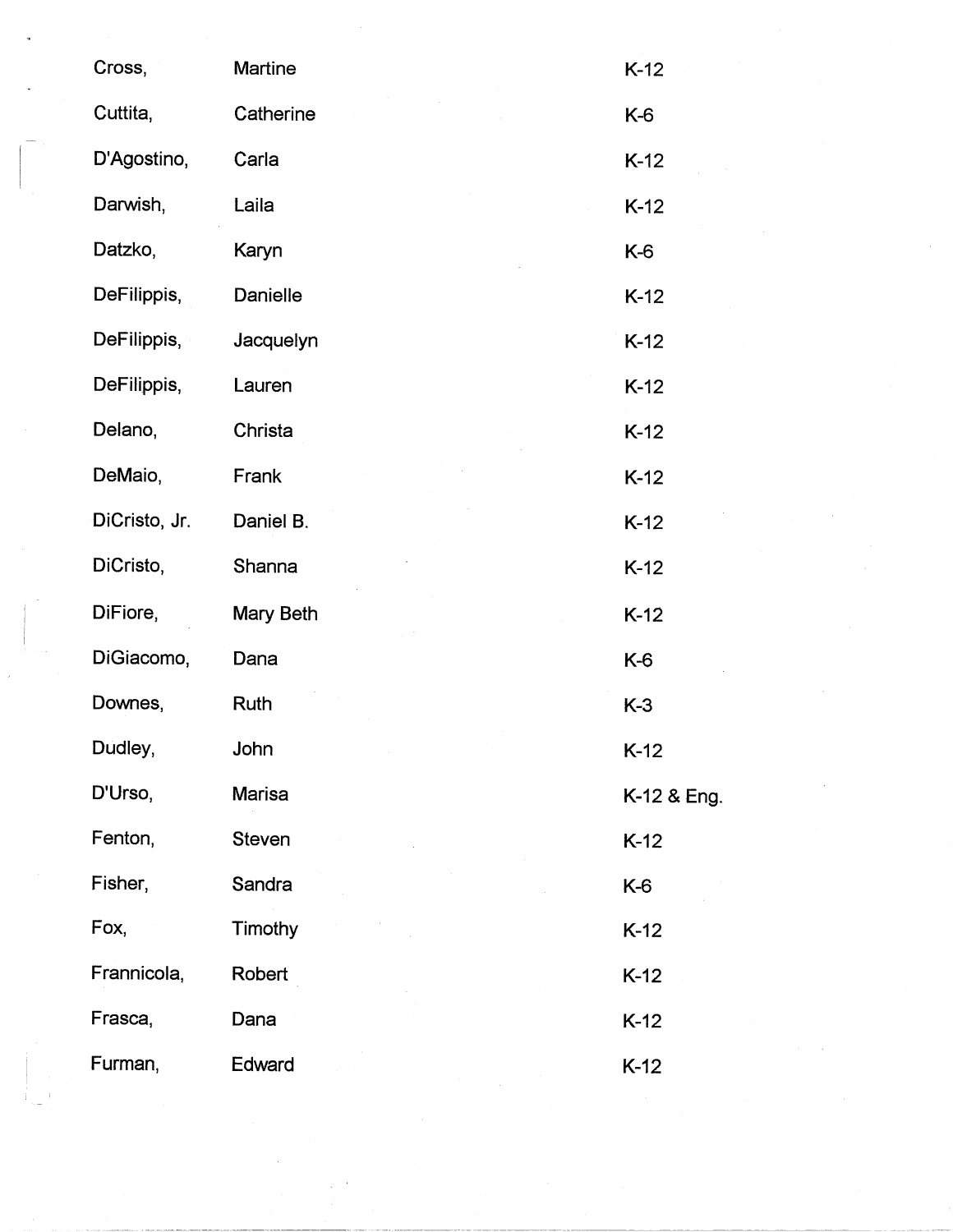| Gabriele,     | Samantha R.         | $K-12$              |
|---------------|---------------------|---------------------|
| Gajda-Perdon, | Jo-Ann              | $K-12$              |
| Giglio,       | Jaimee              | $K-8$               |
| Gilbert,      | Marcia              | Homebound           |
| Glovin,       | Sheryl              | $K-12$              |
| Golia,        | Mary                | K-6                 |
| Guancione,    | Karen               | $K-12$              |
| Hampe,        | Edwin C.            | $K-12$              |
| Hasselbrook,  | Audrey C.           | K-6                 |
| Higgins,      | Martin              | $K-12$              |
| Hungler,      | Johanna             | $7 - 8$             |
| laco,         | Anita               | $K-12$              |
| lannuzzi,     | <b>Tricia Ann</b>   | $7 - 12$            |
| Intile,       | Angelo              | $K-12$              |
| Jani,         | Nalini S.           | $K-12$              |
| Jelenski,     | Janet               | $K-6$               |
| Jernick,      | Jessica             | $K-12$              |
| Kerber,       | John                | $7 - 8$             |
| Keseling,     | Sharon              | <b>School Nurse</b> |
| Kevetkus,     | Brienne A.          | $K-12$              |
| Krupka,       | Dawn                | $K-12$              |
| Livera,       | Phyllis             | $2 - 12$            |
| LoRe,         | Carmen<br>$\hat{z}$ | $K-12$              |

 $\label{eq:1} \frac{1}{\sqrt{2}}\int_{0}^{\frac{1}{2}}\frac{1}{\sqrt{2}}\left(\frac{1}{\sqrt{2}}\right)^{2}d\theta.$ 

 $\frac{1}{\sqrt{2}}\frac{d\phi}{d\phi}$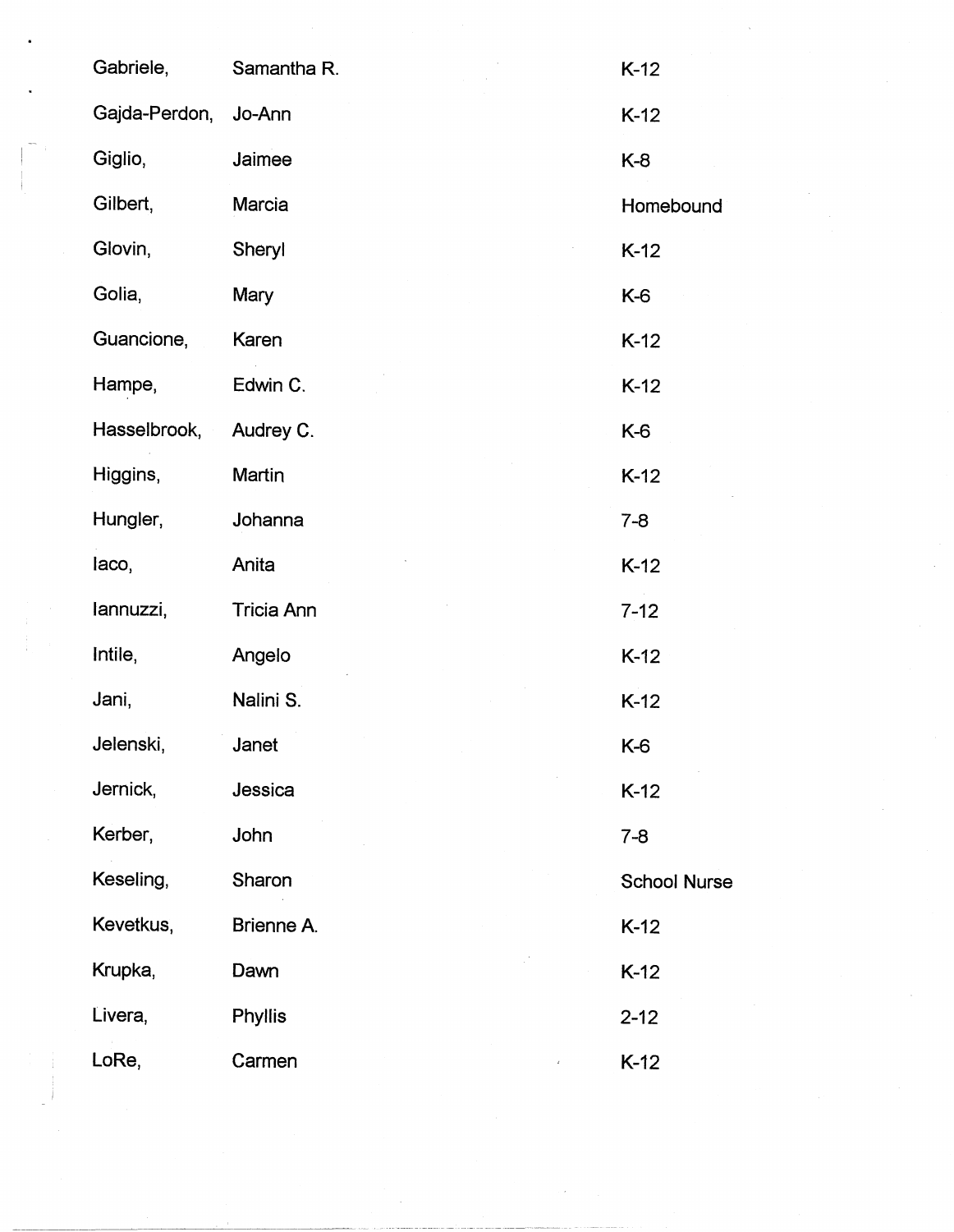| Luzzi,      | David         | $K-12$              |
|-------------|---------------|---------------------|
| Markovic,   | Nikola        | $K-12$              |
| Marra,      | Angelica      | K-8&Sp.Ed.          |
| Marra,      | Claudia       | K-12&Sp.Ed.         |
| Mattone,    | Eileen        | K-6                 |
| Meekins,    | Thomas F.     | $5 - 12$            |
| Miller,     | Carol A.      | $K-12$              |
| Moore,      | Grace E.      | Homebound           |
| Moreno,     | Fred          | $K-12$              |
| Musciotto,  | Joseph        | $K-12$              |
| Orgo,       | Joseph        | $6 - 12$            |
| Pasquale,   | Elizabeth     | K-6                 |
| Patel,      | Ashwin J.     | $K-12$              |
| Perry,      | Evelyn        | $K-12$              |
| Phillips,   | <b>Bruce</b>  | K-12 Music          |
| Piacenza,   | Valerie       | Homebound           |
| Pontoriero, | Pasquale      | $K-12$              |
| Radyuk,     | Tamara        | 1-4&Music           |
| Reilly,     | Laura M.      | 7-12 & Eng.         |
| Robertazzi, | <b>Marisa</b> | $K-8$               |
| Romano,     | Christina     | K-6                 |
| Rossman,    | Kristin E.    | $K-12$              |
| Rusignuolo, | Nicole M.     | <b>School Nurse</b> |

 $\langle\cdot,\cdot\rangle$ 

 $\mathcal{L}^{\mathcal{L}}$